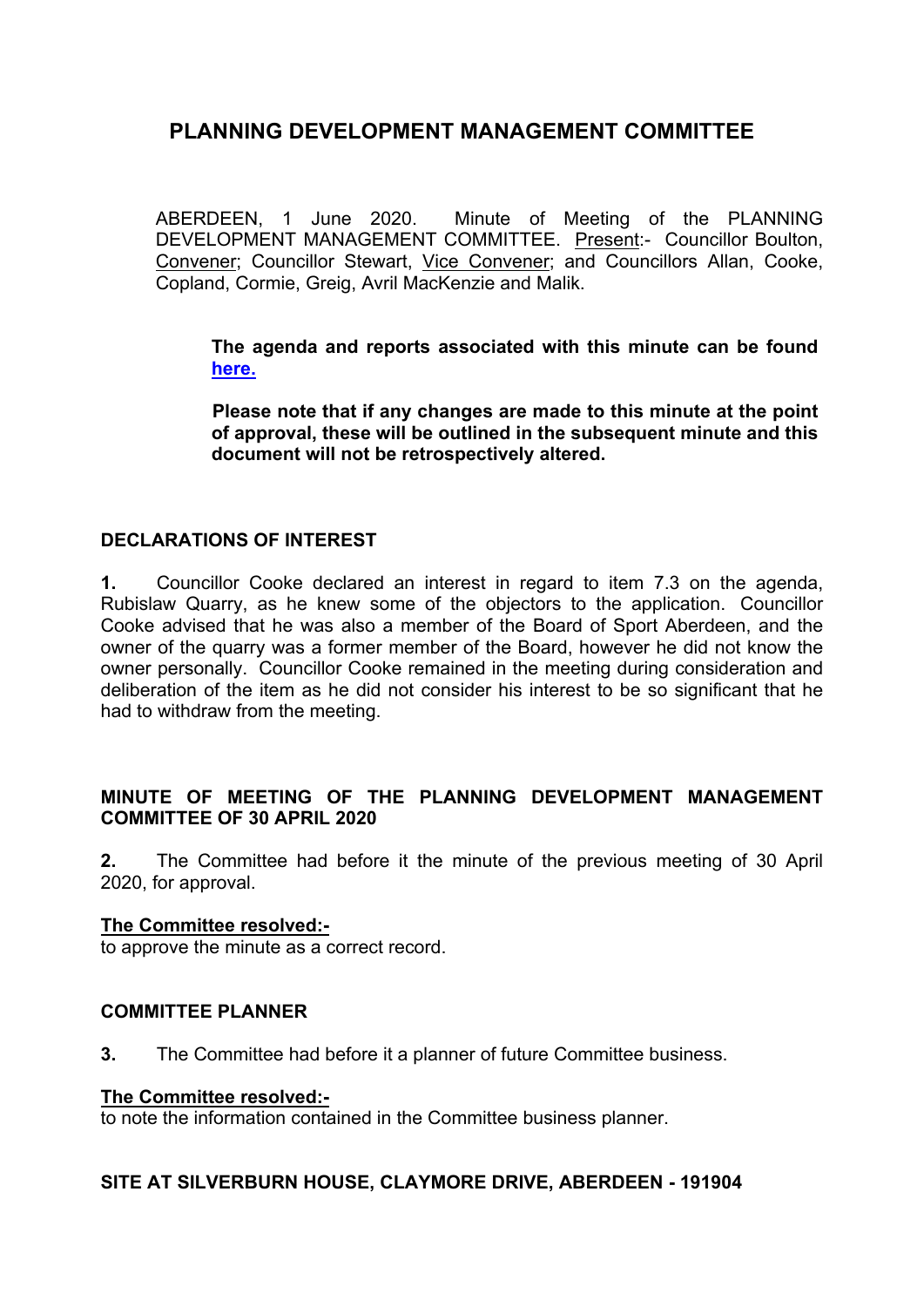1 June 2020

**4.** The Committee had before it a report by the Chief Officer – Strategic Place Planning, which considered whether the application for Silverburn House, 191904/PPP, which triggered the statutory criteria to require that a Pre-Determination hearing be held, should be determined by the Planning Development Management Committee or by Full Council.

### **The report recommended:-**

that the Committee –

- (a) notes the content of the report; and
- (b) agrees that the application be subject of a statutory Pre-Determination hearing by a special meeting of the Planning Development Management Committee (PDMC) and that the application then be determined at a subsequent scheduled PDMC meeting.

#### **The Committee resolved:**

to approve the recommendations contained in the report.

### **FORMER TILLYDRONE INFANT SCHOOL SITE, CONINGHAM GARDENS ABERDEEN - 200206**

**5.** The Committee had before it a report by the Chief Officer – Strategic Place Planning, **which recommended:-**

That the application for detailed planning permission for the erection of a primary school with early years facility, associated 3G pitch, soft and hard landscaping, alterations to access and all associated works, at the former Tillydrone Infant School site, Coningham Gardens Aberdeen, be approved conditionally with upfront payment of the contribution and inter-service agreement.

### **Conditions**

#### **(1) Materials**

No works in connection with the development hereby approved shall commence unless details of the specification and colour of all the materials to be used in the external finish of the development have been submitted to and approved in writing by the planning authority. The development shall not be brought into use unless the external finish has been applied in accordance with the approved details, specification and colour.

Reason: In the interests of the appearance of the development and the visual amenities of the area.

#### **(2) Hours of Use**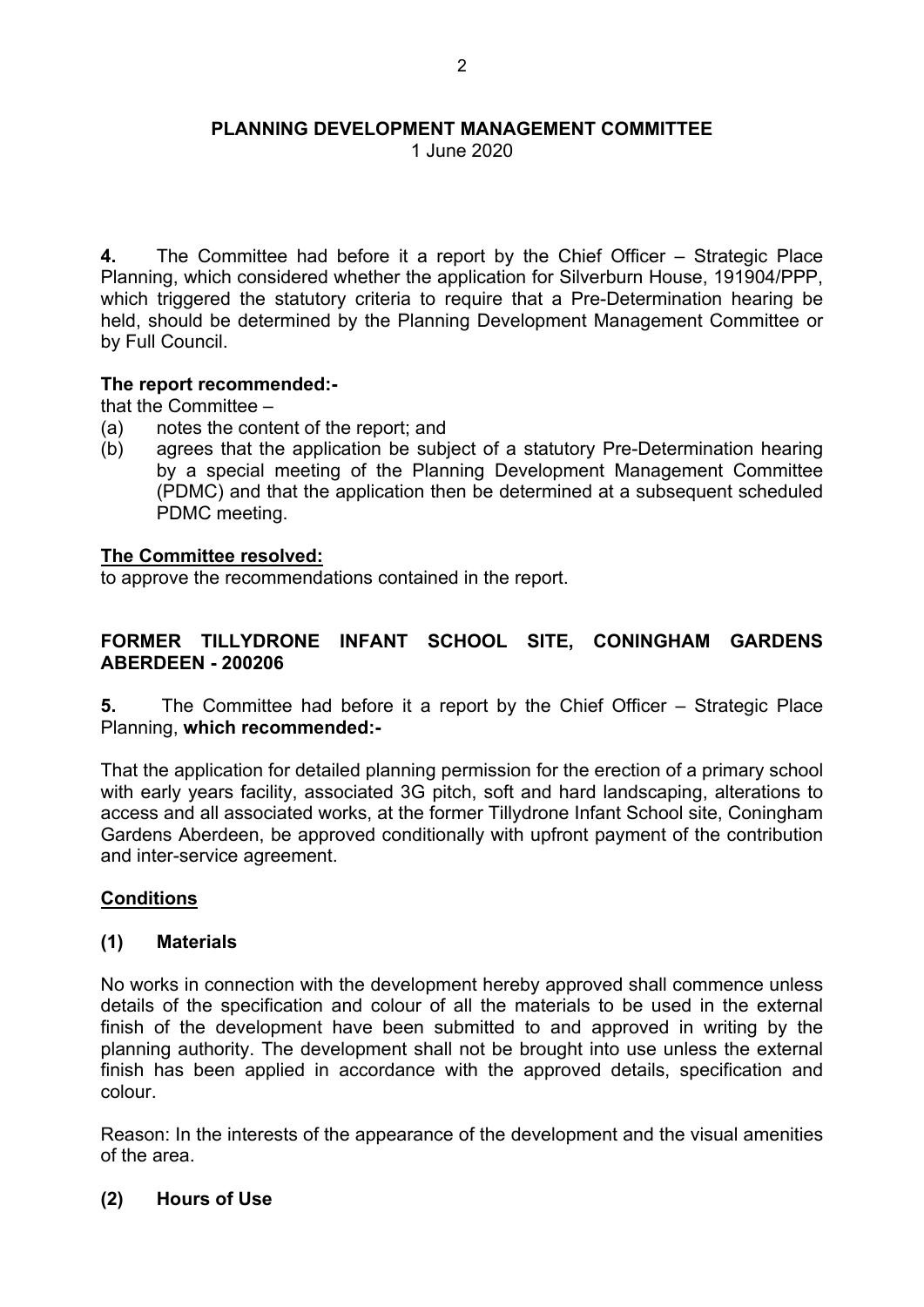1 June 2020

The All-Weather Sports Pitch hereby approved shall only be used (excluding maintenance) by the school or for pre-arranged lets to other persons during the period from 9am to 8pm on Mondays to Fridays and from 10am to 8pm on Saturdays and Sundays and shall not be used outwith these times by the school or by any other person for any purpose.

Reason*:* In order to ensure that the development would not result in undue loss of amenity for surrounding properties.

### **(3) Noise**

The building hereby approved shall not be brought into use unless a further assessment and report on the specific building services plant has been undertaken. This assessment and report shall then be submitted to and approved in writing by the planning authority in consultation with Environmental Health. Once approved, all mitigation measures recommended in the report should be implemented prior to the building being brought into use and retained in perpetuity.

Reason: To ensure that noise from the use of the development does not result in undue loss of

amenity for surrounding properties.

## **(4) Odour**

The building hereby approved shall not be brought into use unless an odour impact assessment has been undertaken once the kitchen design has been established. This assessment shall then be submitted to and approved in writing by the planning authority in consultation with Environmental Health. Once approved, all mitigation measures recommended in the report shall be implemented prior to the building being brought into use and retained in perpetuity.

Reason: To ensure that odour from the use of the development does not result in undue loss of

amenity for surrounding properties.

## **(5) Lighting Strategy**

The development hereby approved shall not be brought into use unless full details of the proposed lighting for the development and an impact assessment of obtrusive light from the development have been submitted to and approved in writing by the planning authority. Prior to the assessment being undertaken in accordance with a scope that has been agreed with the planning authority in consultation with Environmental Health. All lighting shall be provided and thereafter retained in perpetuity in accordance both with the approved scheme and the Guidance Notes for the Reduction of Obtrusive Light issued by the Institution of Lighting Professionals (GN01:2011) and any such guidance notes that replace or supersede them.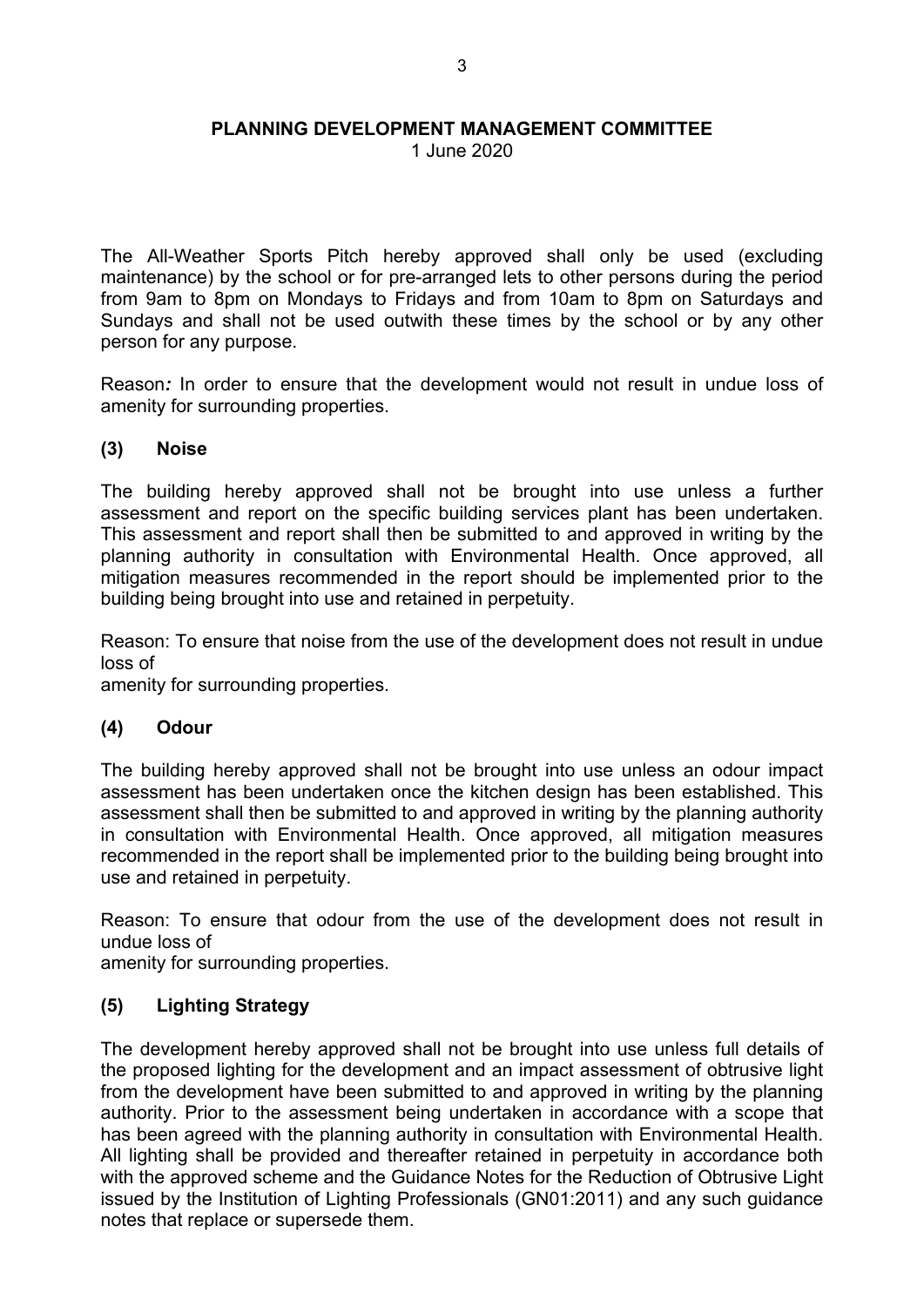1 June 2020

Reason: In order to minimise the amount of obtrusive lighting from the development in the interests of the residential and visual amenity of the surrounding area.

### **(6) Traffic Restrictions**

The building hereby approved shall not be brought into use unless the existing traffic management signage within the surrounding road network have been implemented. The extent of the works shall be agreed with the Council's Traffic Management Team.

Reason: In the interests of road safety and providing a safe route to school.

## **(7) Travel Plan**

The development hereby approved shall not be brought into use unless a Travel Plan for that building has been submitted to and approved in writing by the planning authority. The Travel Plan shall encourage more sustainable means of travel and shall include mode share targets. It shall identify measures to be implemented, the system of management monitoring review, reporting and duration of the incorporated measures designed to encourage modes other than the private car. The building shall not be brought into use unless the measures set out in its approved Travel Plan have been implemented in full.

Reason: In the interests of encouraging a more sustainable means of travel to and from the

proposed development.

### **(8) Foul and Surface Water Drainage Arrangements**

The building hereby approved shall not be brought into use unless the proposed foul and surface water drainage arrangements have been provided in accordance with the approved plans and the Drainage Assessment, prepared by Fairhurst, dated March 2019 (project reference 132043). The foul and surface water drainage arrangements shall be permanently retained thereafter in accordance with the approved maintenance scheme contained within the Drainage Strategy.

Reason: In order to ensure that adequate drainage facilities are provided, and retained, in the

interests of the amenity of the area.

### **(9) Bird Management**

Development shall not commence until a Bird Hazard Management Plan has been submitted to and approved in writing by the planning authority in consultation with Aberdeen Airport. The submitted plan shall include details of: Management of any flat/shallow pitched roofs (of less than 15 degrees) on buildings within the site which may be attractive to nesting, roosting and "loafing" birds. The management plan shall comply with Advice Note 8 'Potential Bird Hazards from Building Design' and any such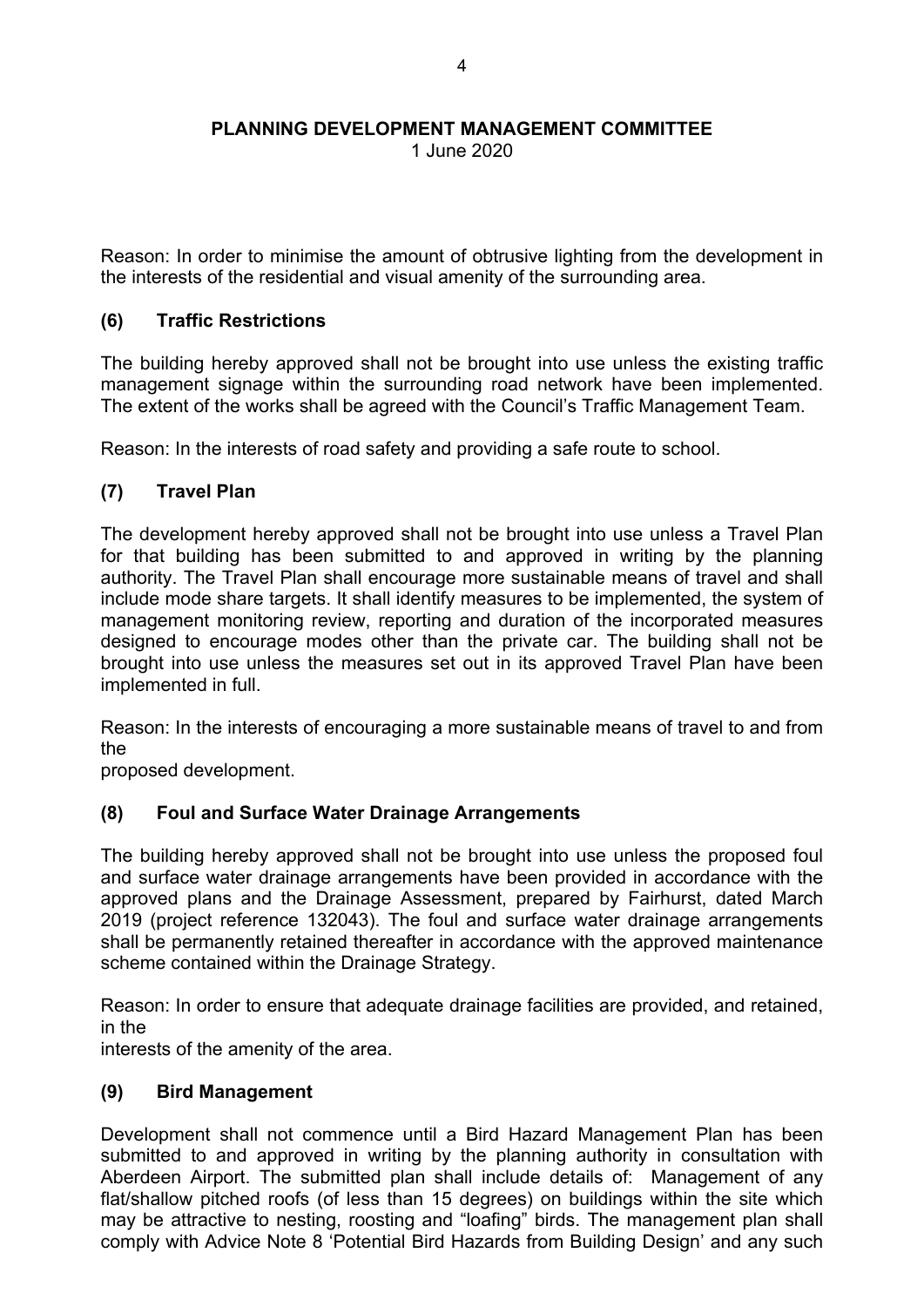1 June 2020

guidance notes that replace or supersede them. The Bird Hazard Management Plan shall be implemented as approved, on completion of the development and shall remain in force for the life of the building. No subsequent alterations to the plan are to take place unless they have been submitted to, and approved in writing by, the planning authority in consultation with Aberdeen Airport.

Reason: It is necessary to manage the development in order to minimise its attractiveness to birds which could endanger the safe movement of aircraft and the operation of Aberdeen Airport.

### **(10) Landscaping Scheme**

No works in connection with the development hereby approved shall commence unless a scheme of hard and soft landscaping works has been submitted to and approved in writing by the planning authority.

Details of the scheme shall include:

- a) Existing and proposed finished levels.
- b) The location of re-planted trees or compensatory planting.
- c) The location of new trees, shrubs, hedges and grassed areas.
- d) A schedule of planting to comprise species, plant sizes and proposed numbers and density.
- e) The location, design and materials of all hard landscaping works including walls, fences, gates, and play equipment.
- f) An indication of existing trees, shrubs and hedges to be removed.
- g) A programme for the implementation, completion and subsequent management of the proposed landscaping.

All soft and hard landscaping proposals shall be carried out in accordance with the approved planting scheme and management programme. Any planting which, within a period of 5 years from the completion of the development, in the opinion of the planning authority is dying, being severely damaged or becoming seriously diseased, shall be replaced by plants of similar size and species to those originally required to be planted. Once provided, all hard landscaping works shall thereafter be permanently retained.

Reason: To ensure the implementation and management of a satisfactory scheme of landscaping which will help to integrate the proposed development into the local landscape in the interests of the visual amenity of the area.

### **(11) Tree Protection**

No works in connection with the development hereby approved shall commence unless the tree protection measures have been implemented in full in accordance with the approved tree protection plan, plan reference TPS-2002-TP. No materials, supplies, plant, machinery, soil heaps, changes in ground levels or construction activities shall be permitted within the protected areas without the written consent of the planning authority and no fire shall be lit in the position where the flames could extend to within 5 metres of foliage, branches or trunks. The approved tree protection measures shall be retained in situ until the development has been completed.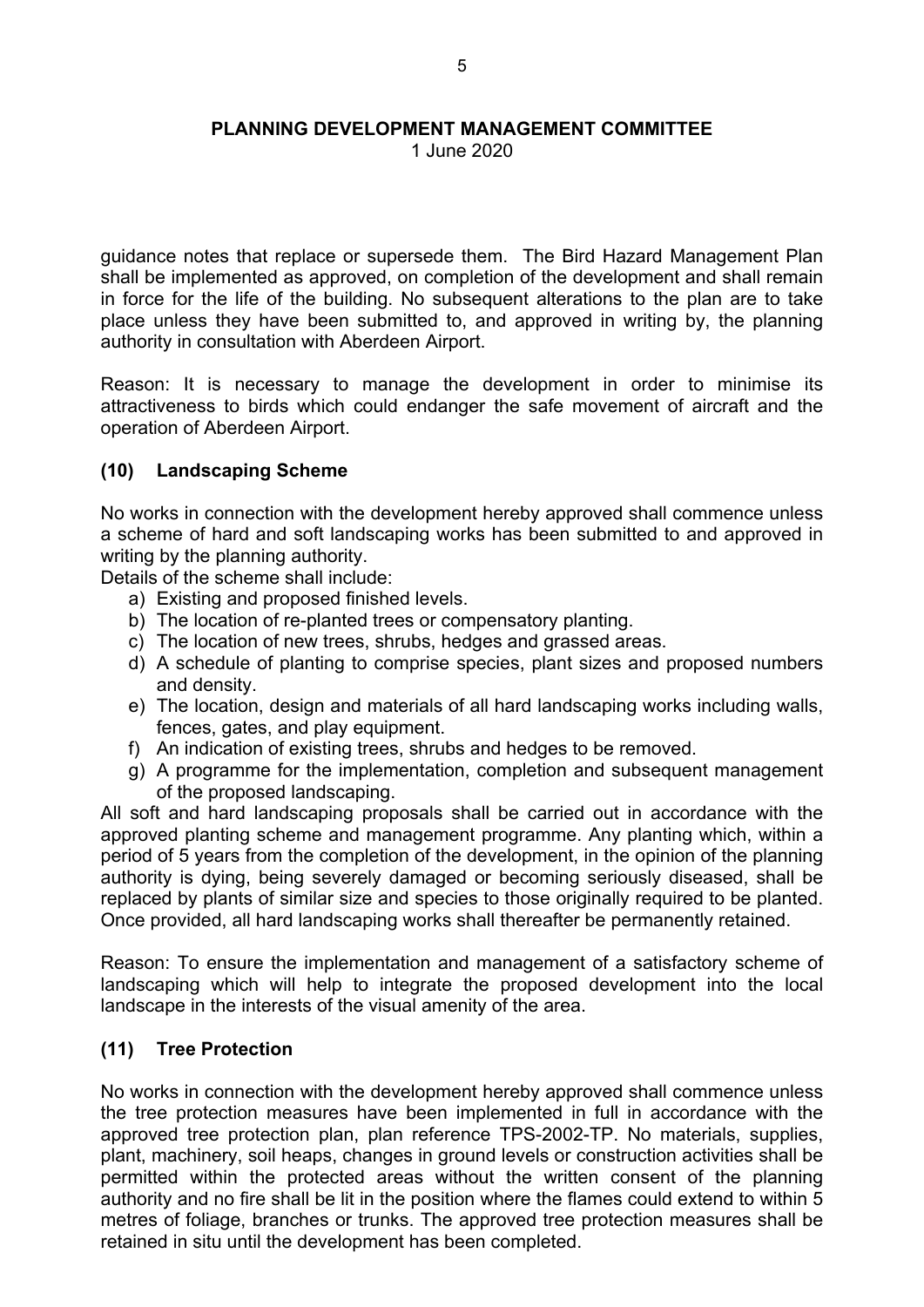1 June 2020

Reason: In order to ensure adequate protection for the trees and hedges on the site during the

construction of development, and in the interests of the visual amenity of the area.

## **(12) Environmental Enhancements**

No works in connection with the development hereby approved shall commence unless a scheme of environmental enhancements has been submitted to and approved in writing by the planning authority in consultation with the Scottish Environmental Protection Agency. Once approved the scheme shall be implemented in full.

Reason: To ensure the offset of environmental impacts and contribute to and enhance the natural environment and support Policy D1 – Quality Placemaking by Design.

## **(13) Site Investigation**

No development shall take place unless it is carried out in full accordance with a scheme to address any significant risks from contamination on the site which has been submitted to and approved in writing by the planning authority. The scheme shall follow the procedures outlined in "Planning Advice Note 33 Development of Contaminated Land" and shall be conducted by a suitably qualified person in accordance with best practice as detailed in "BS10175 Investigation of Potentially Contaminated Sites - Code of Practice" and other best practice guidance and shall include:

1. An investigation to determine the nature and extent of contamination

2. A site-specific risk assessment

3. A remediation plan to address any significant risks and ensure the site is fit for the use proposed

4. Verification protocols to demonstrate compliance with the remediation plan

Reason: In order to ensure any potential contamination of the site is dealt with appropriately in the interests of public and environmental safety.

## **(14) Scheme of Remediation**

No building on the development site shall be brought into use unless:

1. Any long-term monitoring and reporting that may be required by the approved scheme of contamination or remediation plan, or that otherwise has been required by the planning authority in writing, is being undertaken; and

2. A report specifically relating to the building has been submitted and approved in writing by the planning authority that verifies that remedial works to fully address contamination issues related to the building have been carried out, unless the planning authority has given written consent for a variation.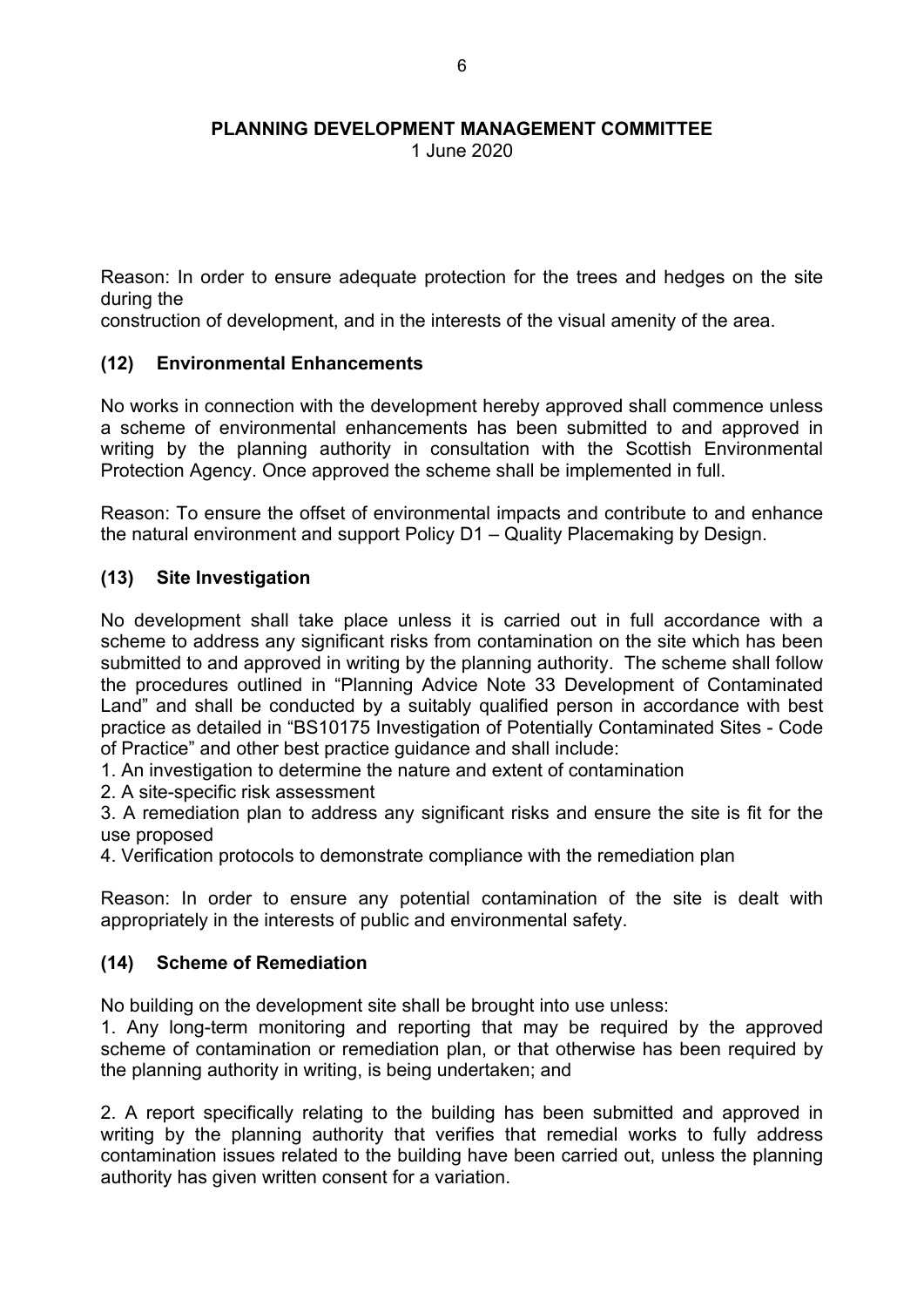1 June 2020

The building on the application site shall not be brought into use unless a report has been submitted to and approved in writing by the planning authority that verifies that the remedial works have been carried out in full accordance with the remediation plan.

Reason: To ensure that the site and its buildings are suitable and fit for use by humans, and is free of contamination, or hazardous substances for human beings.

### **(15) Carbon Neutrality and Water Efficiency**

No building hereby approved shall be erected unless an Energy Statement and Water Efficiency applicable to that building has been submitted to and approved in writing by the planning authority. The Energy Statement shall include the following items:

- a) Full details of the proposed energy efficiency measures and/or renewable technologies to be incorporated into the development;
- b) Calculations using the SAP or SBEM methods which demonstrate that the reduction in carbon dioxide emissions rates for the development, arising from the measures proposed, will enable the development to comply with Policy R7 of the Aberdeen Local Development Plan 2017. The Water Efficiency Statement shall include details of all proposed water saving technologies and techniques. The development shall not be brought into use unless it has been constructed in full accordance with the approved details in both statements. All measures shall be retained in place and fully operational thereafter.

Reason: to ensure this development complies with the on-site carbon reductions required in Scottish Planning Policy and Policy R7 of the Aberdeen Local Development Plan 2017.

The Committee heard from Aoife Murphy, Senior Planner, who spoke in furtherance of the application and answered questions from members.

### **The Committee resolved:-**

to approve the application as contained in the report.

### **44/46 BEDFORD ROAD ABERDEEN - 200303**

**6.** The Committee had before it a report by the Chief Officer – Strategic Place Planning, **which recommended:-**

That there be a willingness to approve the application for detailed planning permission for the erection of 6 residential flats with associated landscaping conditionally at 44/46 Bedford Road Aberdeen, subject to securing a legal agreement to deliver developer obligations towards the car club.

### **Conditions**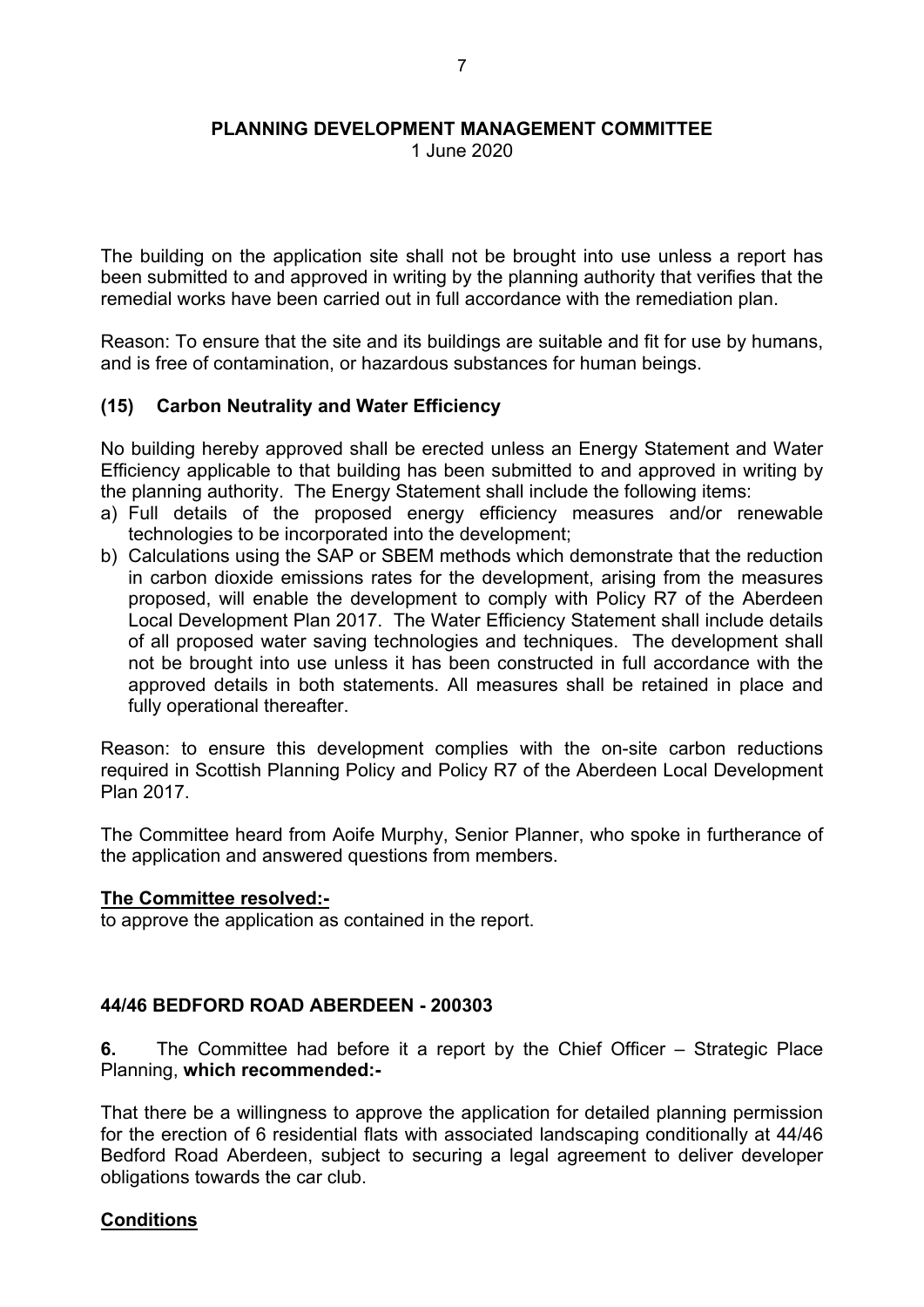1 June 2020

(1) The development hereby approved shall not be occupied unless the communal external amenity area / shared garden ground as identified on the drawings hereby approved [refs. A(03)001 rev.E; A(03)004 rev.E], or such other drawings as may be approved in writing by the planning authority, has been implemented / planted in full and is thereafter retained as landscaped communal space.

Reason - In order to ensure provision of adequate amenity for residents and ensure compliance with the objective of local development plan policies D1: Quality Placemaking by Design, D2: Landscape, H1: Residential Areas and NE4: Open Space Provision in New Development.

(2) No development shall take place pursuant to this planning permission unless construction details of the proposed street boundary wall along Bedford Place and a sample of the natural granite to be used on the external elevations of the building has been submitted to and approved in writing by the planning authority. The development hereby approved shall not be occupied unless such details as may be approved have been implemented in full.

Reason – In order to preserve the character and setting of the surrounding area and ensure compliance with the objective of local development plan policies D1: Quality Placemaking by Design, D5: Our Granite Heritage and H1: Residential Areas.

(3) The development hereby approved shall not be occupied unless secure cycle parking / storage facilities have been provided on site for occupants in accordance with the drawing hereby approved [A(03)004 rev. E], or such other drawing as may be approved in writing by the planning authority.

Reason – In order to ensure compliance with planning policy T2: Managing the Transport Impact of Development and reduce demand for car parking.

(4) The development hereby approved shall not be occupied unless the bin storage area has been provided on site for occupants in accordance with the drawing hereby approved [A(03)004 rev.E], or such other drawing as may be approved in writing by the planning authority.

Reason – In order to ensure compliance with planning policy R6: Waste Management Requirements for new development.

The Committee heard from Robert Forbes, Senior Planner, who spoke in furtherance of the application and answered various questions from members.

#### **The Committee resolved:-**

to approve the application as contained in the report.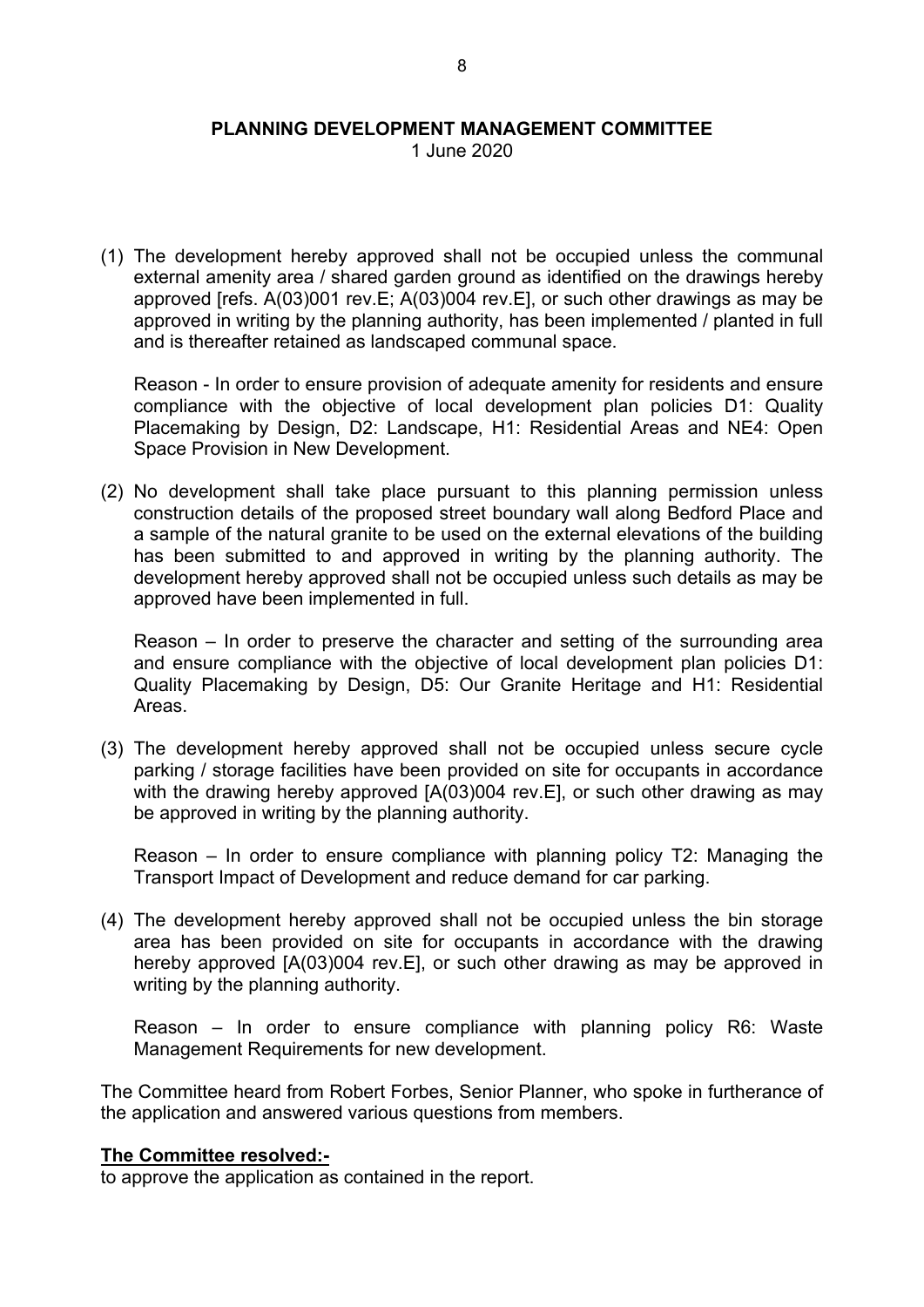1 June 2020

### **RUBISLAW QUARRY - 200042**

**7.** The Committee had before it a report by the Chief Officer – Strategic Place Planning, **which recommended:-**

That the application for detailed planning permission for the residential development of 245 private rented sector flats (up to nine storeys and two basement levels) with amenity space, 254 car parking spaces, two publicly accessible car club vehicles (including electric charging points), residents' gym, residents' function room, public bistro and public promenade with viewpoints to quarry, at Rubislaw Quarry, be approved conditionally and withhold consent until a legal agreement is secured to deliver developer obligations towards affordable housing, secondary education, core paths, open space and healthcare.

#### **Conditions**

(1) SURFACE WATER DRAINAGE

No development shall take place unless a detailed scheme for surface water drainage and connection to the sewer, in accordance with the Drainage & Flooding Assessment (Issue 07 – January 2020) has been submitted to and approved in writing by the planning authority in consultation with SEPA and Scottish Water. Thereafter development shall be implemented in

accordance with the agreed scheme.

Reason – to prevent any flooding and ensure adequate protection of the water environment from surface water run-off.

(2) QUARRY WATER LEVEL MANAGEMENT PLAN

No development shall take place unless a scheme for the management of the water level within the quarry has been submitted to and approved in writing by the planning authority in consultation with SEPA and Scottish Water. Thereafter the management plan shall be implemented in accordance with the agreed details.

Reason – to ensure that the proposed development is not at risk of flooding from rising water

levels in the quarry.

### (3) FOUL WATER DRAINAGE

No development shall take place unless confirmation has been received that Scottish Water will accept a connection to their sewer network from the development. Thereafter development shall be implemented in accordance with the agreed foul drainage scheme.

Reason – to ensure adequate protection of the water environment from foul water generated by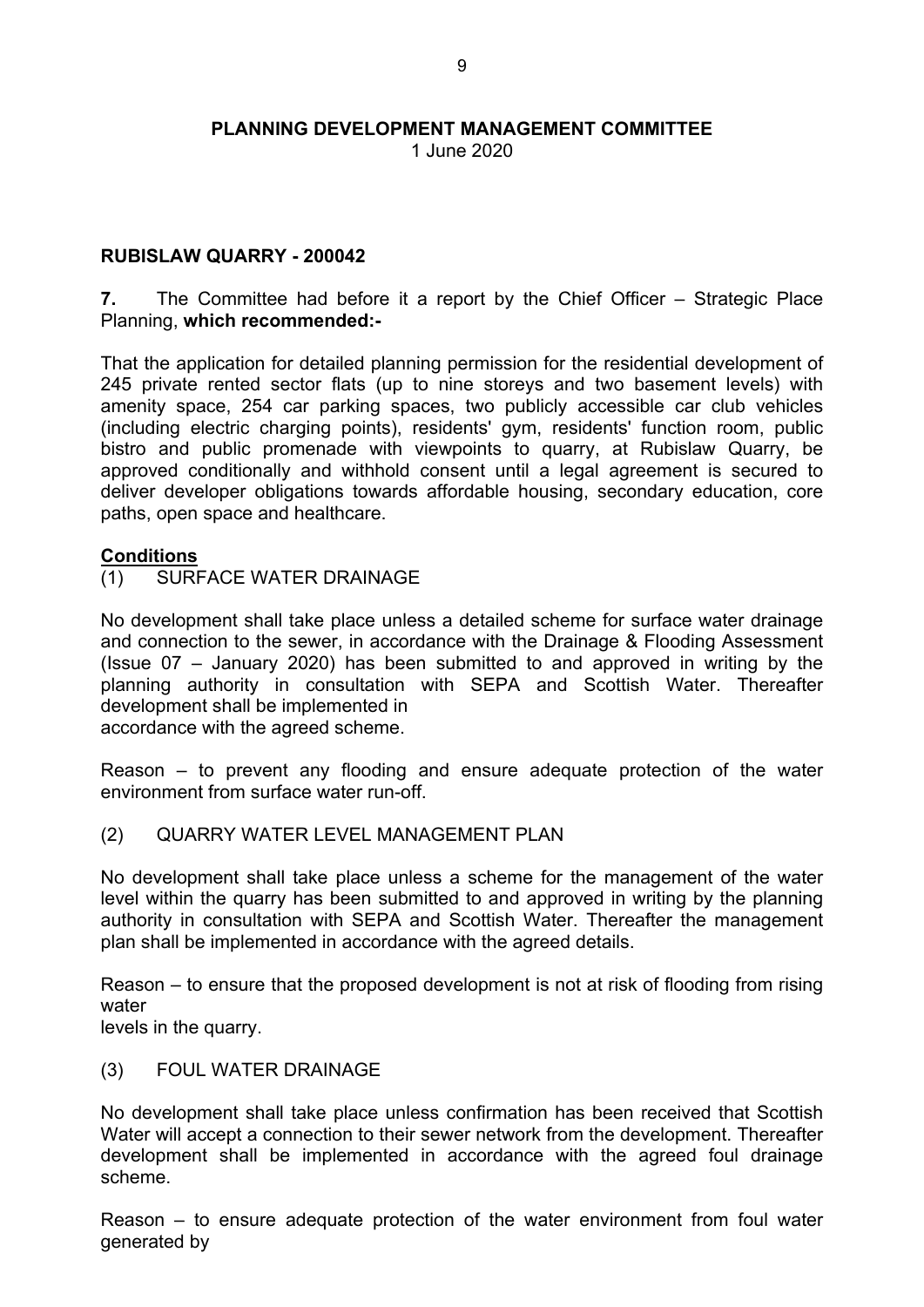1 June 2020

the development.

### (4) AIR QUALITY ASSESSMENT

No development shall take place unless an air quality assessment which considers the impact on existing residents as well as the potential exposure levels of occupants of the new properties on Hill of Rubislaw has been undertaken. Measures to reduce any potential air quality impacts should be considered. The approved mitigation measures shall thereafter be implemented in accordance with a timetable agreed with the planning authority.

Reason - to mitigate the impact of road traffic associated with the development on local air quality.

### (5) NOISE MITIGATION SCHEME FOR NEW RESIDENTIAL PROPERTIES

No development shall take place unless a scheme of measures for the protection of the proposed residential properties has been submitted to and approved in writing by the planning authority. This assessment should:

a) Be in accordance with Planning Advice Note (PAN) 1/2011 Planning and Noise and its

accompanying Technical Advice Note.

- b) Identify the existing sources of noise potentially impacting on the proposed development.
- c) Identify the likely sources of noise associated with the proposed development.
- d) Detail the noise mitigation measures to reduce noise from the existing noise sources to an acceptable level to reasonably protect the amenity of the occupants of the proposed neighbouring residences.
- e) Be in line with a methodology to be submitted to and agreed in writing with the Council's Environmental Health Service in advance of the assessment

Thereafter no flat shall be occupied unless the mitigation measures relevant to that property have been implemented in accordance with the agreed scheme.

Reason – to ensure that residents of the development are adequately protected from excessive

noise levels.

### (6) DETAILED LANDSCAPING SCHEME

No development shall take place unless a detailed scheme of hard and soft landscaping works has been submitted to and approved in writing by the planning authority. The scheme shall be in accordance with the principles outlined in the Landscape Design Framework produced by Optimised Environments (ref: 171159 OPEN HillRubi LDF-01 – January 2020) and include –

- (i) Existing landscape features and vegetation to be retained.
- (ii) The location of new trees, shrubs, hedges and grassed areas and water features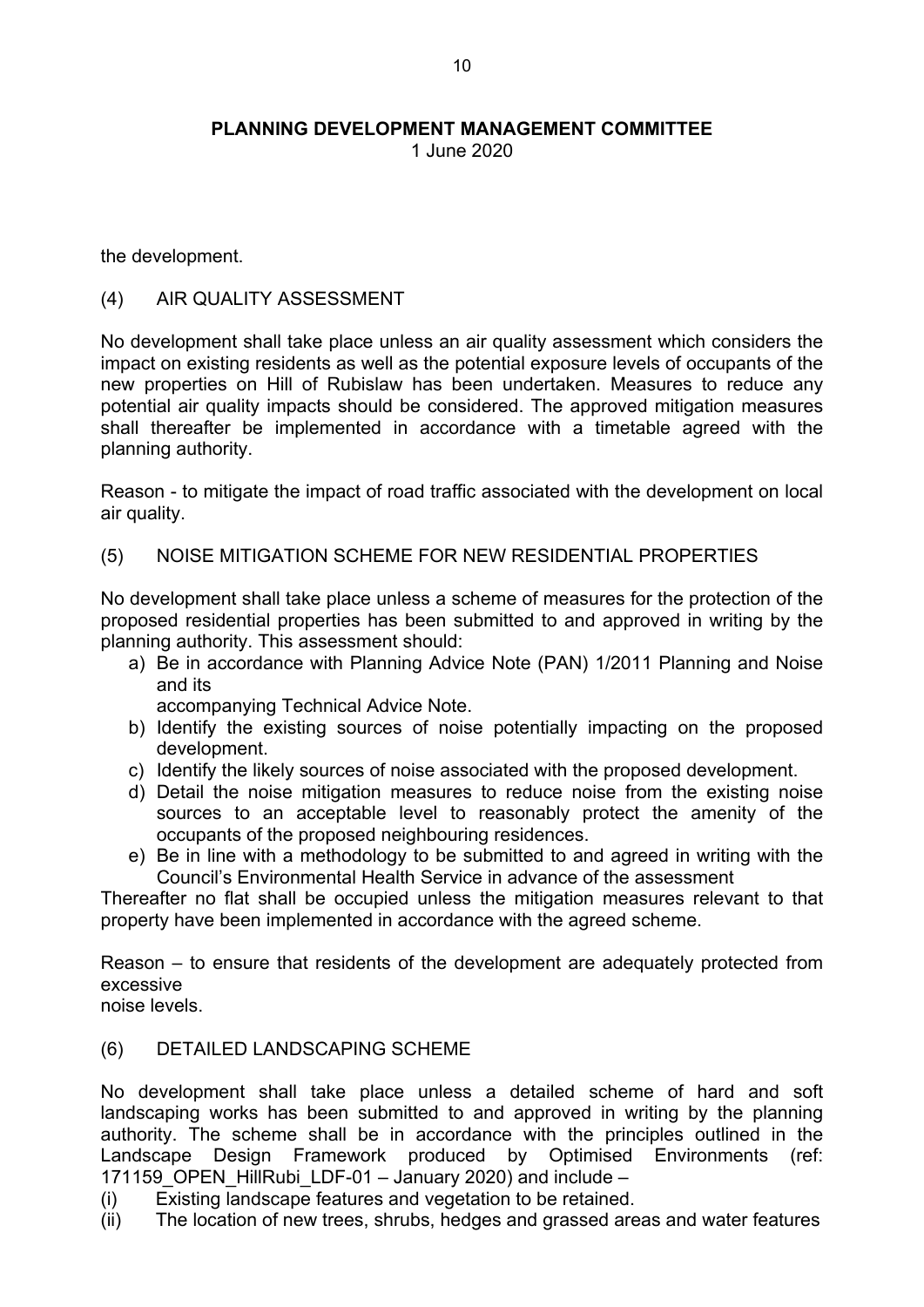1 June 2020

- (iii) A schedule of planting to comprise species, plant sizes and proposed numbers and density;
- (iv) The location, design and materials of all hard landscaping works including surfacing, walls, fences, gates and street furniture (including the public walkway) and
- (v) a programme for the long-term management and maintenance of the hard and soft landscaping.

All soft landscaping proposals shall be carried out in accordance with the approved scheme and shall be completed during the planting season immediately following the commencement of the development or such other date as may be agreed in writing with the Planning Authority.

Any planting which, within a period of 5 years from the completion of the development, in the opinion of the Planning Authority is dying, being severely damaged or becoming seriously diseased, shall be replaced by plants of similar size and species to those originally required to be planted.

Reason – To ensure the implementation of a satisfactory scheme of landscaping which will help to integrate the proposed development into the local landscape in the interests of the visual amenity of the area and to ensure that the landscaping is managed and maintained in perpetuity.

### (7) PROVISION OF PARKING

No development shall take place unless a scheme for the phased provision of the vehicle, motorcycle and bicycle parking has been submitted to and approved in writing by the planning authority. The phasing scheme shall –

- (i) ensure that a level of vehicle, motorcycle and bicycle parking appropriate to the number of units is available on occupation of each part of the building.
- (ii) demonstrate when and where the bistro spaces, electric vehicle charging points and car club spaces would be provided.

Thereafter no unit within the building shall be occupied unless the parking associated with that unit and identified as such in the phasing scheme has been constructed, drained, laid-out and demarcated in accordance with drawings IBI-XX-ZZ-PL-A-221- 0099 (Rev.3) and IBI-XX-ZZ-PL-A-100-0103 (Rev.3) or such other drawing approved in writing by the planning authority. Parking areas shall not thereafter be used for any other purpose other than the purpose of the parking of vehicles ancillary to the development and use thereby granted approval. Parking spaces shall be communal and unallocated to any particular flat within the development.

Reason – to ensure public safety and the free flow of traffic.

(8) CAR CLUB PARKING SPACES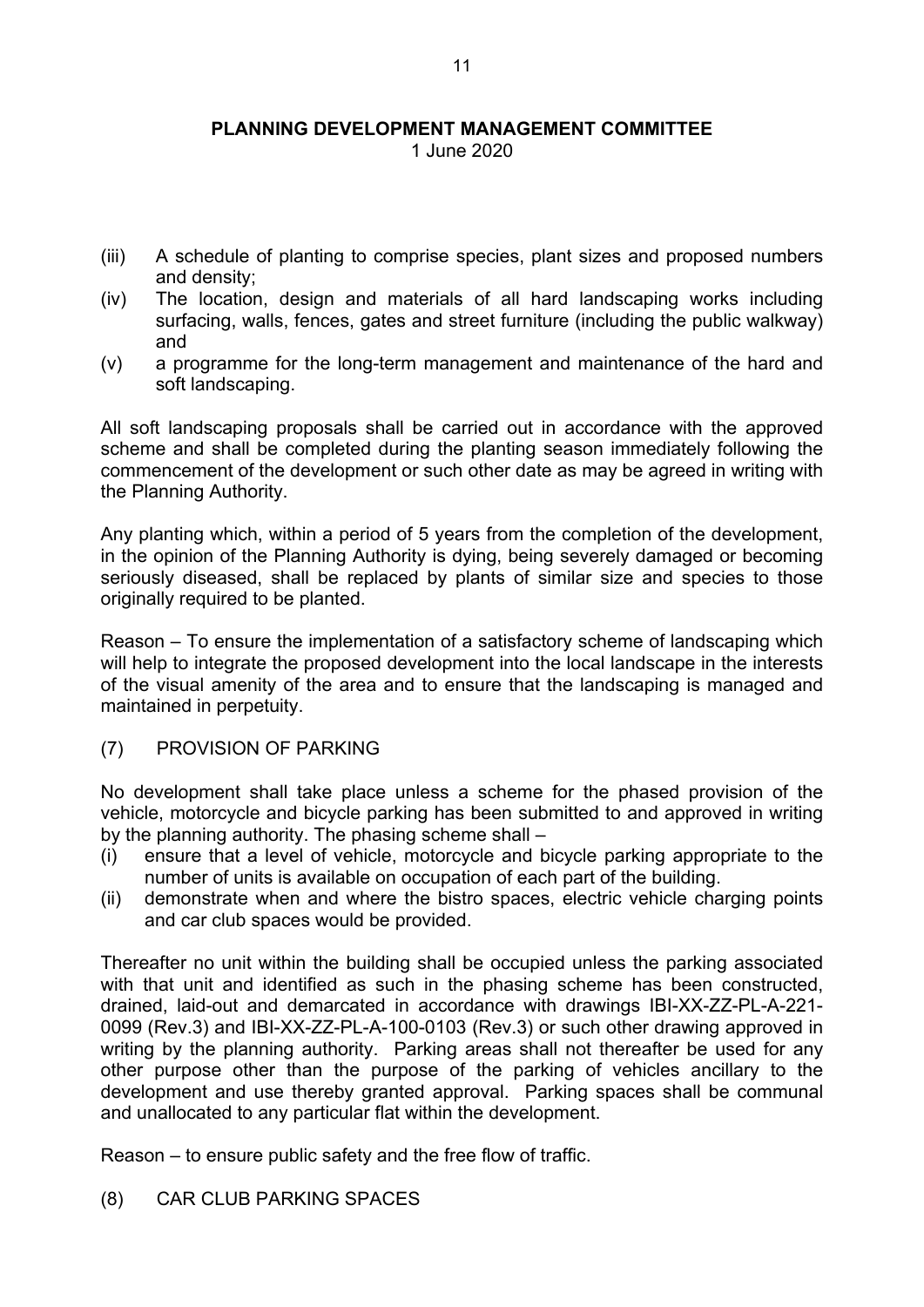1 June 2020

No part of the building shall be brought into use unless (i) the car club only parking spaces have been constructed and/or marked out and are available for use and any associated signs or road markings have been implemented, and (ii) a traffic regulation order (TRO) is in place to restrict the use of the parking spaces to car club vehicles only.

Reason – To encourage modal shift away from the private car.

(9) PROVISION OF PUBLIC AREAS AND WALKWAY

No development shall take place unless a scheme for the phased provision of the publicly accessible external parts of the development (including the quarry edge walkway and area noted as 'aspirational paving outside ownership boundary line' on the pavement adjacent to the site) has been submitted to and approved in writing by the planning authority. Thereafter each section of such areas shall be made available to the public on completion of the corresponding part of the building. Such areas will thereafter remain in use as publicly accessible space for the life of the development.

Reason – to ensure the delivery of elements of the development proposed to enhance the accessibility of the quarry open space.

(10) PROVISION OF FOOD & DRINK USE AND GYM

No development shall take place unless a scheme for the provision of the (i) food and drink unit; and (ii) gym parts of the development has been submitted to and approved in writing by the planning authority. Thereafter each element shall be provided in accordance with the approved scheme.

Reason – to ensure the delivery of the amenities proposed for the development.

(11) EXTERNAL FINISHING MATERIALS

No development shall take place unless a scheme detailing all external finishing materials of the proposed building has been submitted to and approved in writing by the planning authority. Thereafter the development shall be finished in accordance with the approved scheme unless a

written variation has been approved by the planning authority.

Reason – to confirm the specific materials proposed and ensure a high-quality finish to the building.

(12) EXTERNAL LIGHTING

No development shall take place unless a scheme of the external lighting for the building and its external areas has been submitted to and approved in writing by the planning authority. Thereafter the development shall be implemented in accordance with the approved scheme.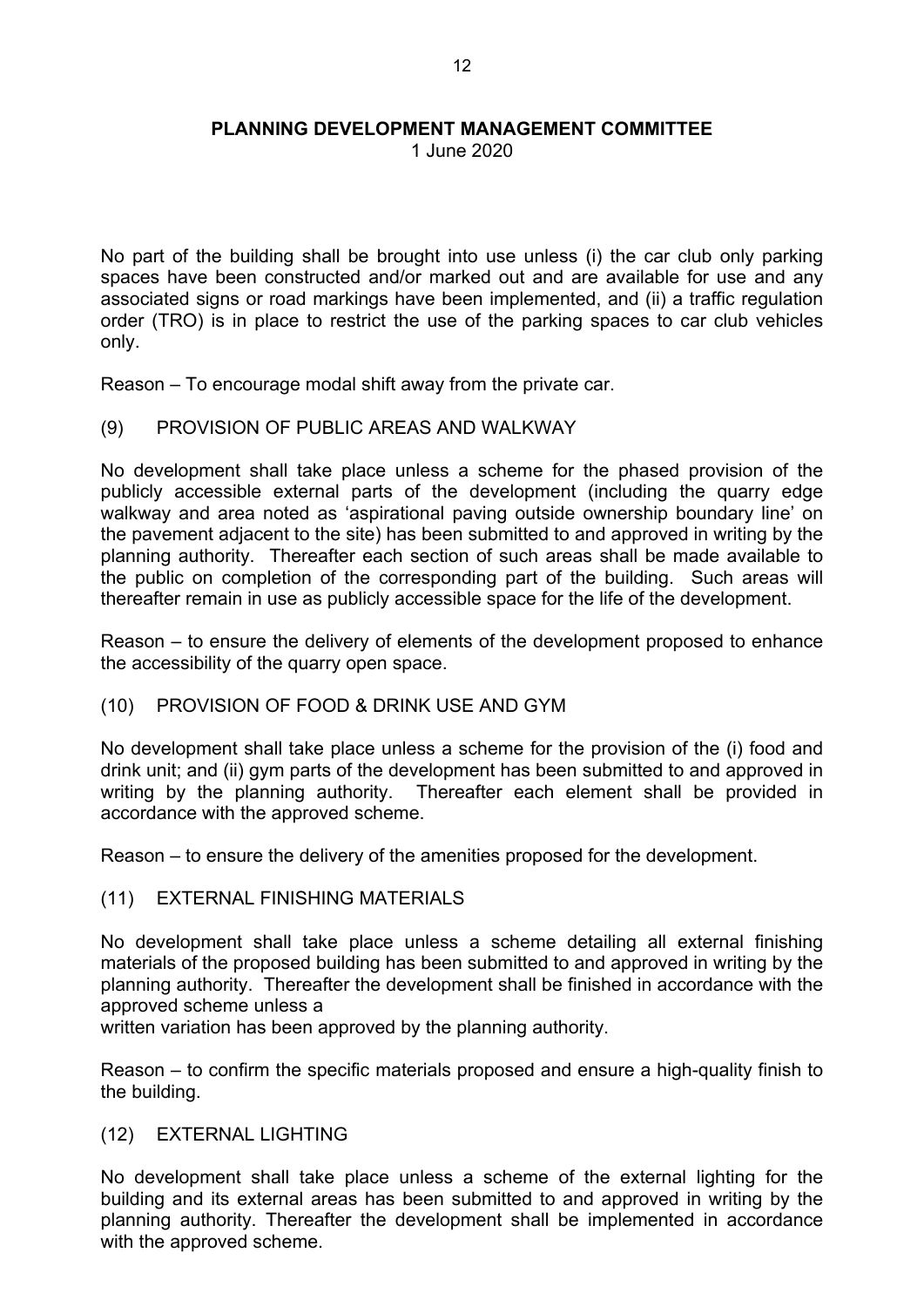1 June 2020

Reason – to ensure public safety.

### (13) TREE PROTECTION SCHEME

No development shall take place unless a scheme for the protection of all trees to be retained on and outwith the site (including those trees within the route of the pedestrian path to Queen's Road) during construction works has been submitted to and approved in writing by the planning authority. The tree protection scheme shall thereafter be implemented for the duration of the construction of the development unless otherwise agreed in writing with the planning authority.

Reason – to ensure adequate protection for the trees on site during the construction of the development.

(14) BADGER PROTECTION PLAN

No development shall take place unless the species protection measures contained within the Environmental Survey (RQA-1803-EIS (rev.1) – 10 January 2018) have been fully implemented.

Reason – to ensure that badgers are protected from development.

### (15) CONSTRUCTION ENVIRONMENTAL MANAGEMENT PLAN

No development (including site stripping, service provision or establishment of site compounds) shall take place unless a site-specific construction environmental management plan (CEMP) has been submitted to and approved in writing by the planning authority in consultation with SEPA.

The CEMP must include construction-phase and final SuDS supported by drawing(s) showing the location of the construction phase SuDS features; storage locations; pollution prevention and mitigation measures in place during construction e.g. spillage / chemical management and monitoring; emergency contacts to SEPA for pollution incidents and Invasive non-native species (INNS) management. The construction phase SUDS should be in compliance with the requirements of SEPA General Binding Rules 10 and 11 for the management of water run-off from a construction site to the water environment. Thereafter development shall be undertaken in accordance with the approved CEMP.

Reason – to minimise the impacts of necessary demolition / construction works on the environment.

(16) WASTE STORAGE

No development shall take place unless a scheme for the phased provision of the waste storage areas has been submitted to and approved in writing by the planning authority. Thereafter no unit within the building shall be occupied unless the waste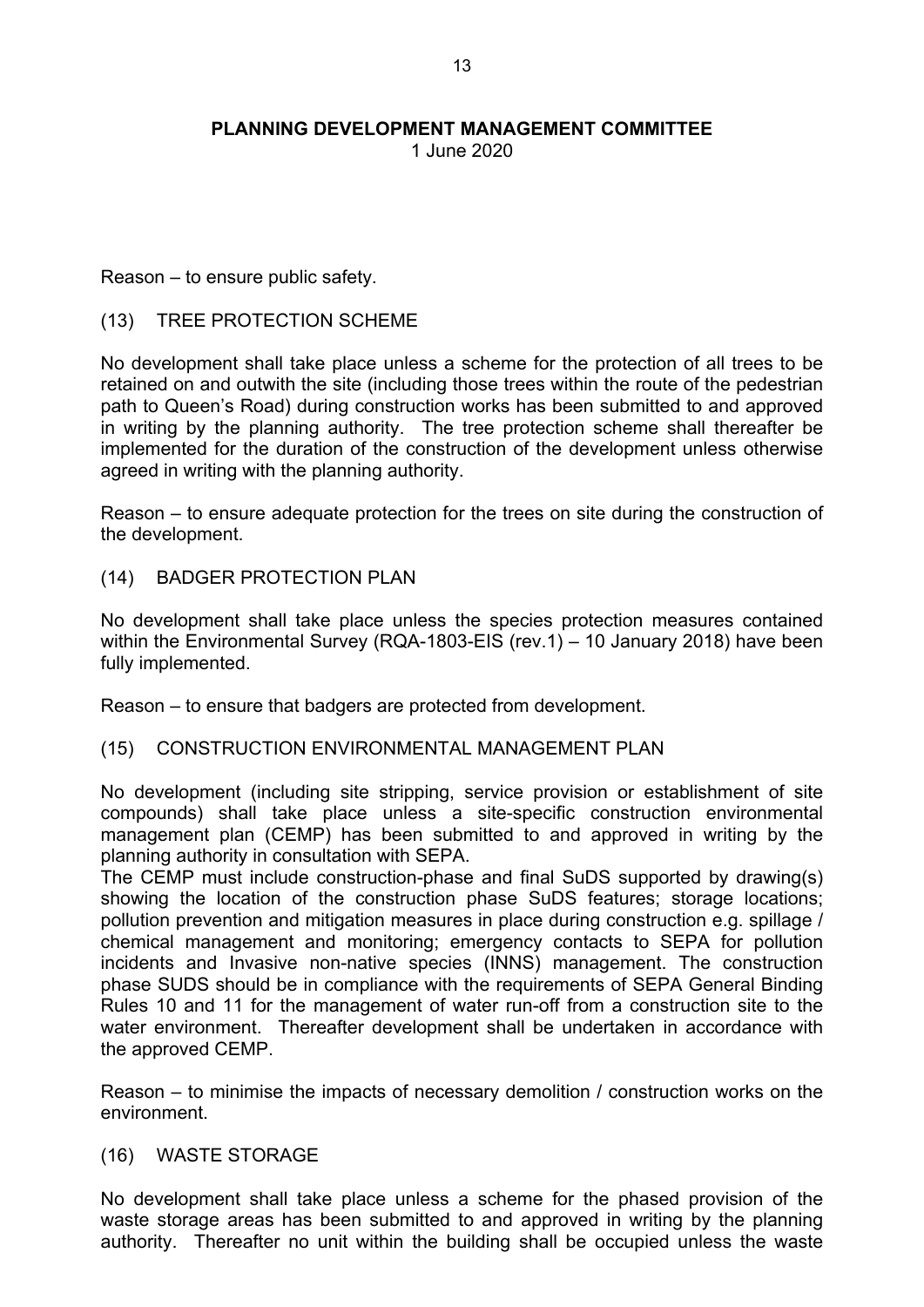1 June 2020

storage area associated with that unit and identified as such in the phasing scheme has been constructed and is available for use in accordance with IBI-XX-ZZ-PL-A-221-0099 (Rev.3) and IBI-XX-ZZ-PL-A-100-0103 (Rev.3) or such other drawing approved in writing by the planning authority. Waste storage areas shall not thereafter be used for any other purpose other than the purpose of the storing waste generated by the development.

Reason – to ensure adequate waste storage provision and for the protection of public health.

(17) LOW AND ZERO CARBON BUILDINGS

The building hereby approved shall not be occupied unless a scheme detailing compliance with the Council's 'Low and Zero Carbon Buildings' supplementary guidance has been submitted to and approved in writing by the planning authority, and any recommended measures specified within that scheme for the reduction of carbon emissions have been implemented in full.

Reason – to ensure the development complies with requirements for reductions in carbon emissions specified in the City Council's relevant published Supplementary Guidance document, 'Low and Zero Carbon Buildings'.

(18) WATER EFFICENCY MEASURES

No flat or commercial element of the building shall be occupied unless the water efficiency measures identified in section 4.0 of the Sustainability Statement (Issue 03) produced by KJ Tait Engineers have been installed and are available for use.

Reason – to help avoid reductions in river water levels, which at times of low flow can have impacts on freshwater pearl mussel, one of the qualifying features of the River Dee Special Area of Conservation (SAC).

(19) BUS STOP UPGRADE

No residential flat or the food and drink use shall be occupied unless the bus stop located on the south side of Queen's Road (approximately 40m east of Angusfield Avenue) has been upgraded in accordance with a scheme submitted to and approved in writing by the planning authority.

Reason – to encourage the use of public transport and reduce dependency on the private car for travel.

(20) RESIDENTIAL TRAVEL PLAN

No flat shall be occupied unless a residential travel pack has been submitted to and approved in writing by the planning authority. The residential travel pack shall identify details of different travel options available in the area to discourage the use of the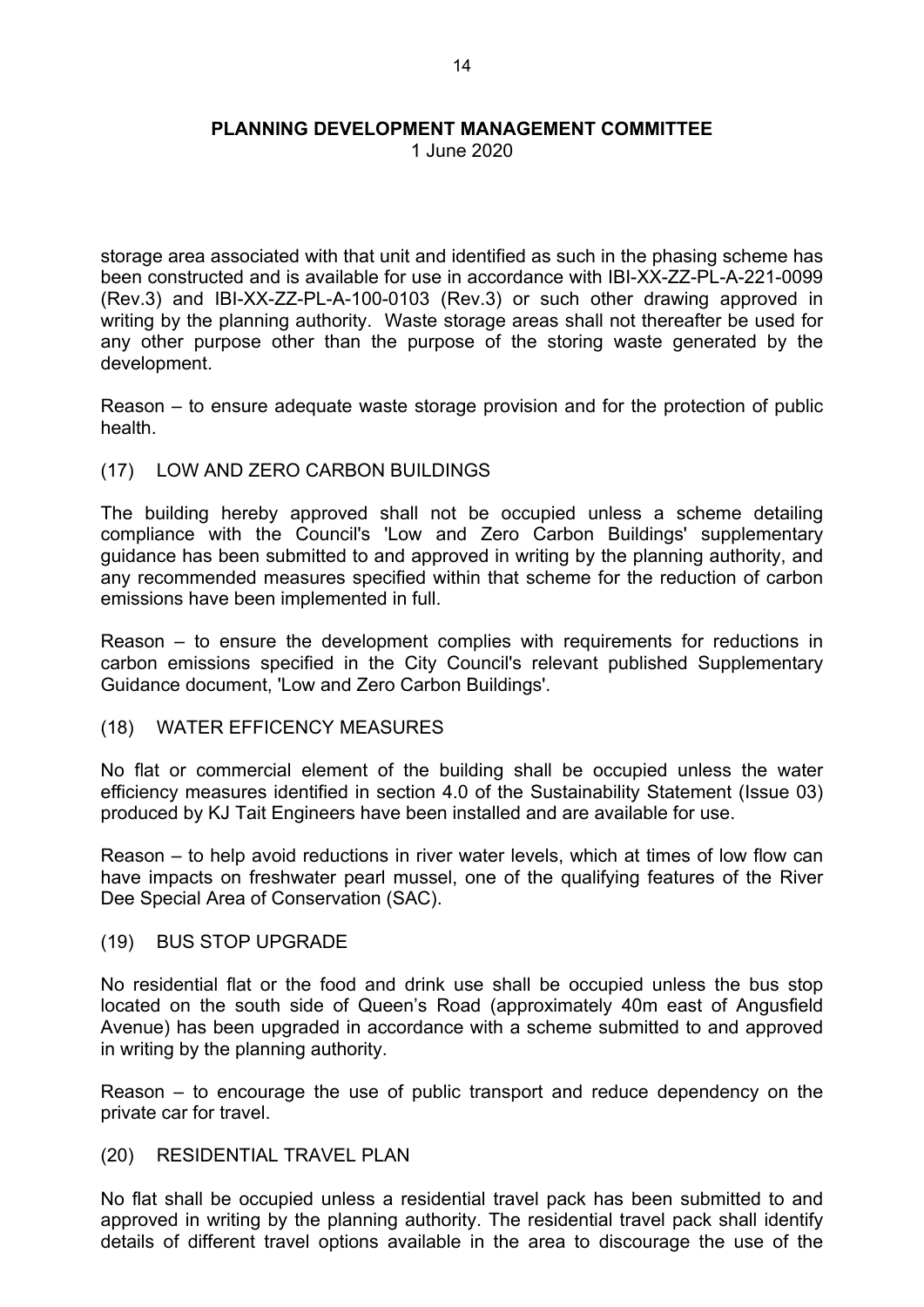1 June 2020

private car. The approved travel pack shall be supplied to each household on occupation of a flat.

Reason – to reduce dependency on the private car for travel.

(21) COOKING ODOUR CONTROL

The food and drink use shall not become operational unless a scheme of Local Extract Ventilation (LEV) for that use has been submitted to and approved in writing by the planning authority. The scheme must fully demonstrate the extent of the necessary ventilation equipment and the effectiveness of the associated cooking odour and fume control measures.

Reason – to ensure that residential properties are not adversely affected by cooking odours.

The Committee heard from Matthew Easton, Senior Planner, who spoke in furtherance of the application and answered various questions from members.

#### **The Committee resolved:-**

to refuse the application unanimously as it was felt that it did not represent sustainable development in terms of Scottish Planning Policy for the following reasons:

The proposal was considered contrary to the following Policies of the Aberdeen Local Development Plan 2017:-

- Policies D1, D3 and H1 in as far as it constitutes overdevelopment, was not designed for context and was of an incongruous design that does not have a vertical emphasis. Furthermore, it would have an adverse effect on the visual amenity by virtue of its dominant scale and overshadowing/overlooking of the area including adjoining houses and offices.
- It did not comply with Policy T2 as it fails to provide adequate parking provision and therefore was not in accordance with the adopted Supplementary Guidance on Transportation.
- It did not comply with Policy NE1 in as far as it would result in the loss of green space.
- Finally, it did not comply with Policy I1 in terms of Education provision in that it would result in unacceptable strain on the capacity of local schools.
- **Councillor Marie Boulton, Convener**